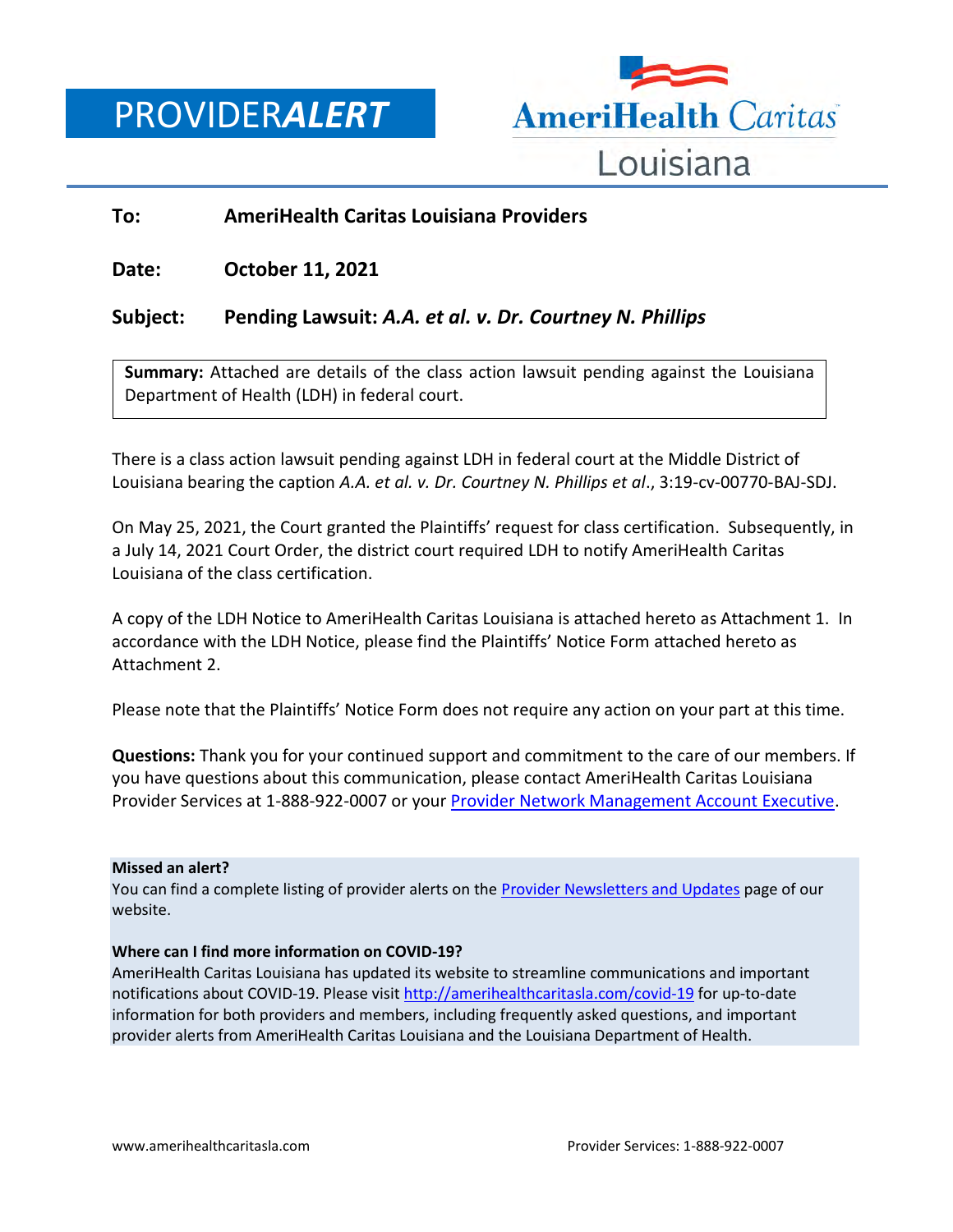**John Bel Edwards** GOVERNOR



**Dr. Courtney N. Phillips** SECRETARY



Louisiana Department of Health Bureau of Legal Services

September 24, 2021

# **VIA E-MAIL ONLY**

Kyle Viator, CEO AmeriHealth Caritas Louisiana 10000 Perkins Rowe, Block G, Suite 400 Baton Rouge, LA 70810 [kviator@amerihealthcaritasla.com](mailto:kviator@amerihealthcaritasla.com)

**RE:** ACLA's Compliance with Class Notice Plan in *A.A. et al*. *v. Dr. Courtney N. Phillips et al.,* 3:19-cv-00770-BAJ-SDJ, United States District Court, Middle District of Louisiana.

Dear Kyle Viator:

There is a class action lawsuit pending against the Louisiana Department of Health (LDH) in federal court at the Middle District of Louisiana. Pursuant to Court Order, all Louisiana Medicaid managed care organizations must promulgate Plaintiffs' Class Action Notice to their network providers via a provider bulletin or similar alert mechanism by October 12, 2021, as explained below. A copy of the Plaintiffs' Class Action Notice is attached to this letter.

### **Summary of Class Action Lawsuit**

This lawsuit was brought on behalf of a class of Medicaid eligible children ("the Plaintiffs") who need mental health services.<sup>1</sup> The named Plaintiffs in the lawsuit consist of six children residing in Louisiana, who are all Medicaid recipients with diagnosed mental illnesses or conditions. The Plaintiffs allege that LDH, as the State Medicaid Agency, fails to provide "intensive home and community-based services" ("IHCBS"), as required by federal law. Plaintiffs further assert that LDH's alleged failure to provide IHCBS causes children and young adults in the class to be at risk of unnecessary psychiatric hospitalizations and placement in psychiatric institutions. Through this lawsuit, Plaintiffs seek injunctive relief that orders LDH to provide IHCBS to correct or ameliorate the Plaintiffs' mental health conditions and prevent their institutionalizations.

<sup>&</sup>lt;sup>1</sup> The class has been defined as "all Medicaid-eligible youth under the age of 21 in the State of Louisiana

<sup>(1)</sup> who have been diagnosed with a mental health or behavioral disorder, not attributable to an intellectual or developmental disability, and (2) for whom a licensed practitioner of the healing arts has recommended intensive home- and community- based services to correct or ameliorate their disorders."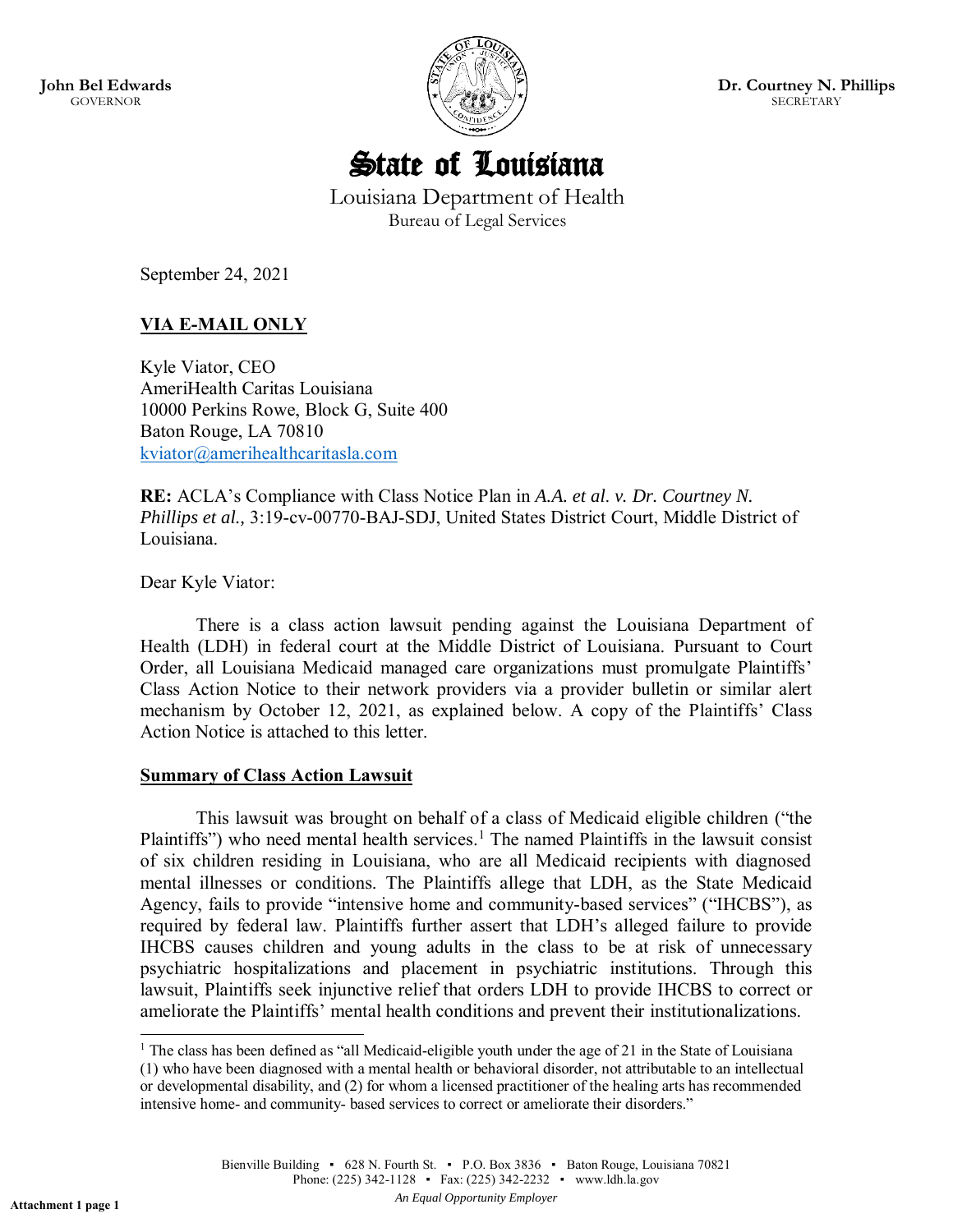On May 25, 2021, the district court granted Plaintiffs' request for class certification. LDH has appealed the class certification order to the United States Court of Appeals for the Fifth Circuit. On September 20, 2021, the appellate court granted LDH's Petition for Permission to Appeal under Federal Rule of Civil Procedure 23(f). Therefore, the class certification appeal remains ongoing. The district court denied LDH's request for a stay of all proceedings pending the outcome of the class certification appeal. Therefore, the class action lawsuit is currently moving forward in district court

On July 14, 2021, the district court approved Plaintiffs' Class Action Notice Plan ("notice plan"). The notice plan, and subsequent General Order 2021-7 issued by Chief Judge Shelly D. Dick of the Middle District of Louisiana on September 2, 2021, requires LDH to notify AmeriHealth Caritas Louisiana ("ACLA") by September 27, 2021 of the class certification and ACLA's obligations under the notice plan. Accordingly, **pursuant to the Court Order issued on July 14, 2021 in the** *A.A. et al***.** *v. Dr. Courtney N. Phillips et al.* **class action lawsuit, ACLA must promulgate Plaintiffs' Class Action Notice to its network providers via a provider bulletin or similar alert mechanism by October 12, 2021.** 

On or before October 12, 2021, ACLA shall notify LDH's counsel, Kimberly Ulasiewicz Boudreaux, at [Kimberly.Boudreaux@la.gov](mailto:Kimberly.Boudreaux@la.gov) in writing via electronic mail once ACLA has promulgated Plaintiffs' Class Action Notice to its network providers. The written notification from ACLA shall additionally describe the method of dissemination. Should you have any questions or concerns, please contact me at [Kimberly.Sullivan@la.gov.](mailto:Kimberly.Sullivan@la.gov)

Sincerely, *Kimberly Sullivan*  Kimberly Sullivan Deputy General Counsel Louisiana Department of Health

cc: Patrick Gillies, Medicaid Executive Director Michael Boutte, Medicaid Deputy Director, Program Operations and Compliance Karen Stubbs, Assistant Secretary, Office of Behavioral Health Suzanne Craig, [scraig@amerihealthcaritas.com](mailto:scraig@amerihealthcaritas.com) Ashley Lukenheimer, [alunkenheimer@amerihealthcaritas.com](mailto:alunkenheimer@amerihealthcaritas.com)